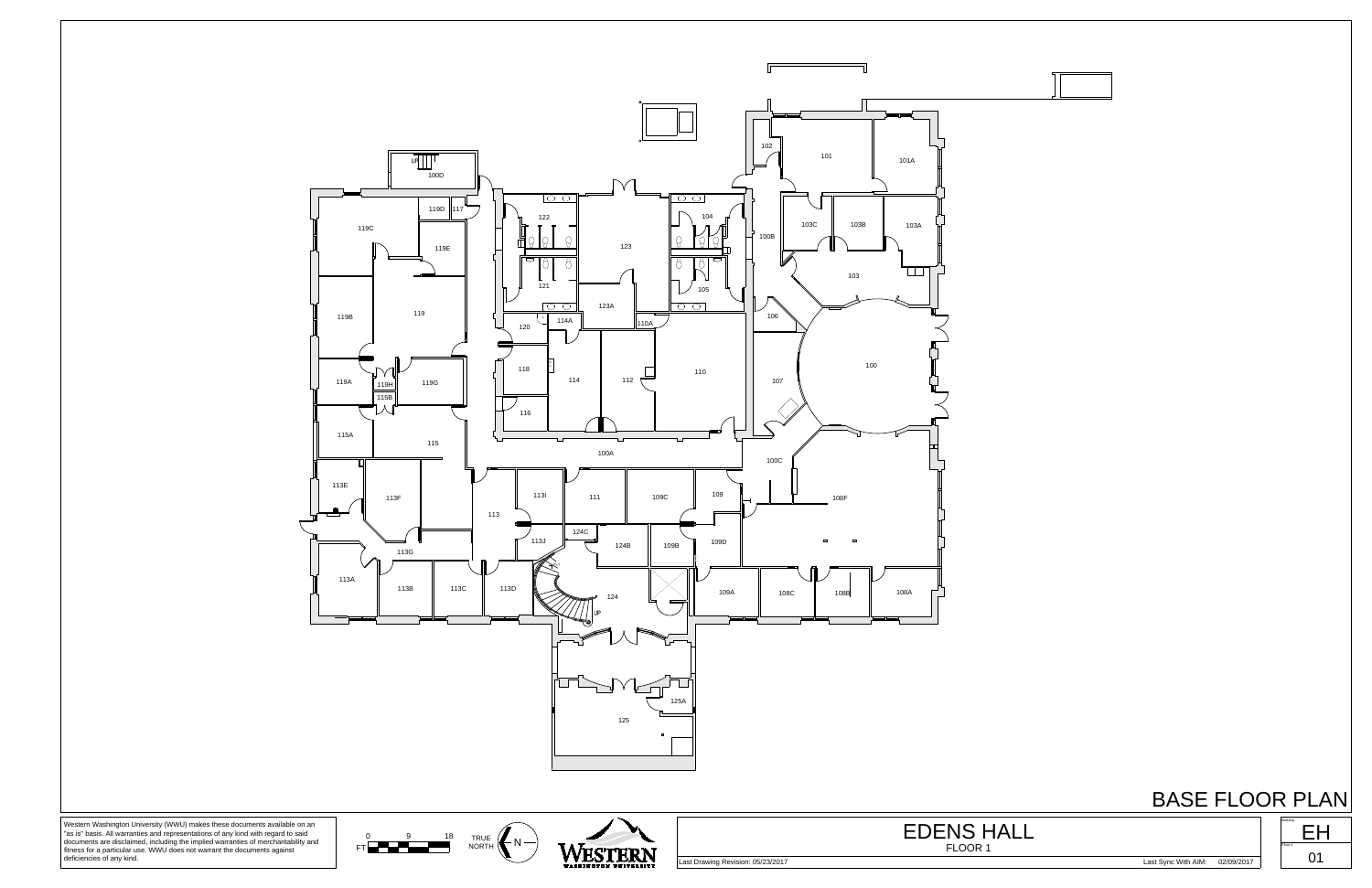## BASE FLOOR PLAN



Last Drawing Revision: 05/23/2017 Last Sync With AIM: 02/09/2017

| <b>ACCESS BRIDGE</b> |  |
|----------------------|--|

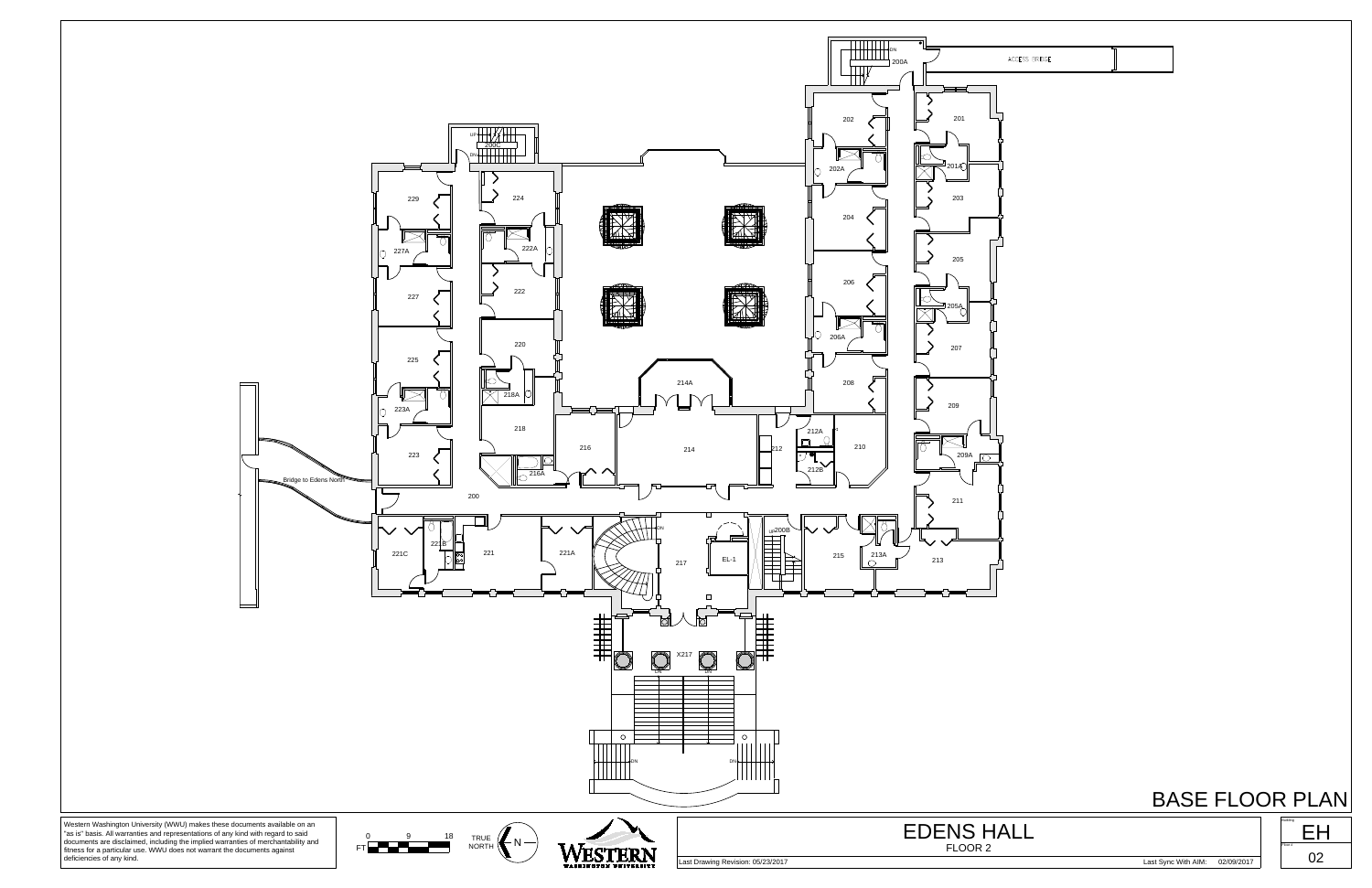

## BASE FLOOR PLAN

Western Washington University (WWU) makes these documents available on an "as is" basis. All warranties and representations of any kind with regard to said documents are disclaimed, including the implied warranties of merchantability and fitness for a particular use. WWU does not warrant the documents against deficiencies of any kind.

**WESTERN** 

TRUE  $K_N$  -

 $FT \nightharpoonup^9$  18 TRUE

Last Drawing Revision: 02/15/2017 Last Sync With AIM: 02/09/2017



FLOOR 3 EDENS HALL